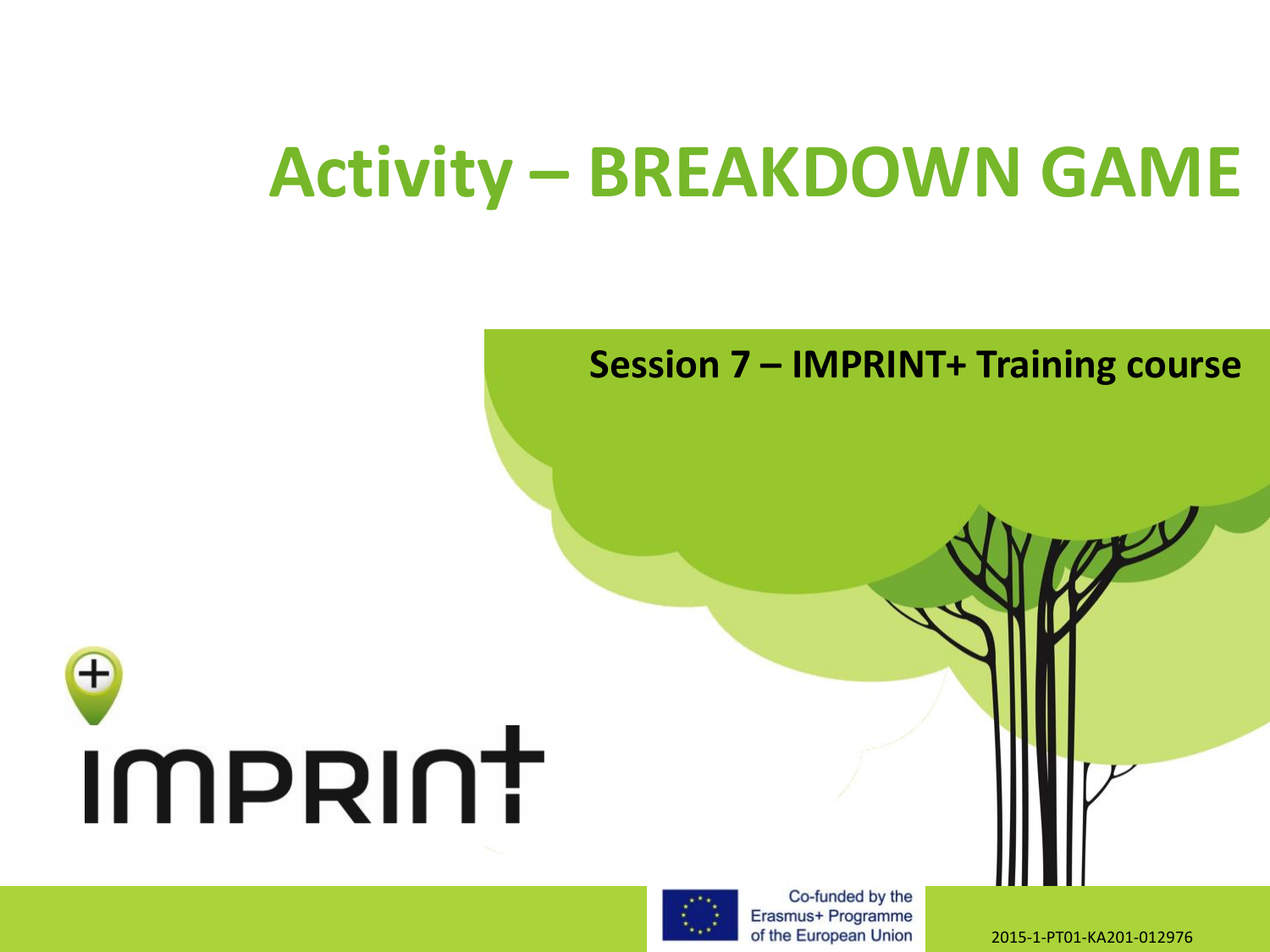# IMPRINT

**Activity**: Breakdown Game

**Learning goals:** Explore how long rubbish and litter take to breakdown through a visual and hands-on activity. Understand the impacts that litter can have on our natural environment and identify what we can do to ensure we leave no trace in the outdoors

**Background information:** Identification of different species and recognition of the same objects in an area is a key skill for ecological studies but also for any activity outdoors. Such as identifying tracks, signs and edible foods and plants.

**Prior Knowledge Needed** *(For the facilitator)*: the facilitator should be comfortable with the local plants and animals in the area.

**Duration**: 30 minutes



**Imprinting an ecological compensation reasoning on society by means of young citizens**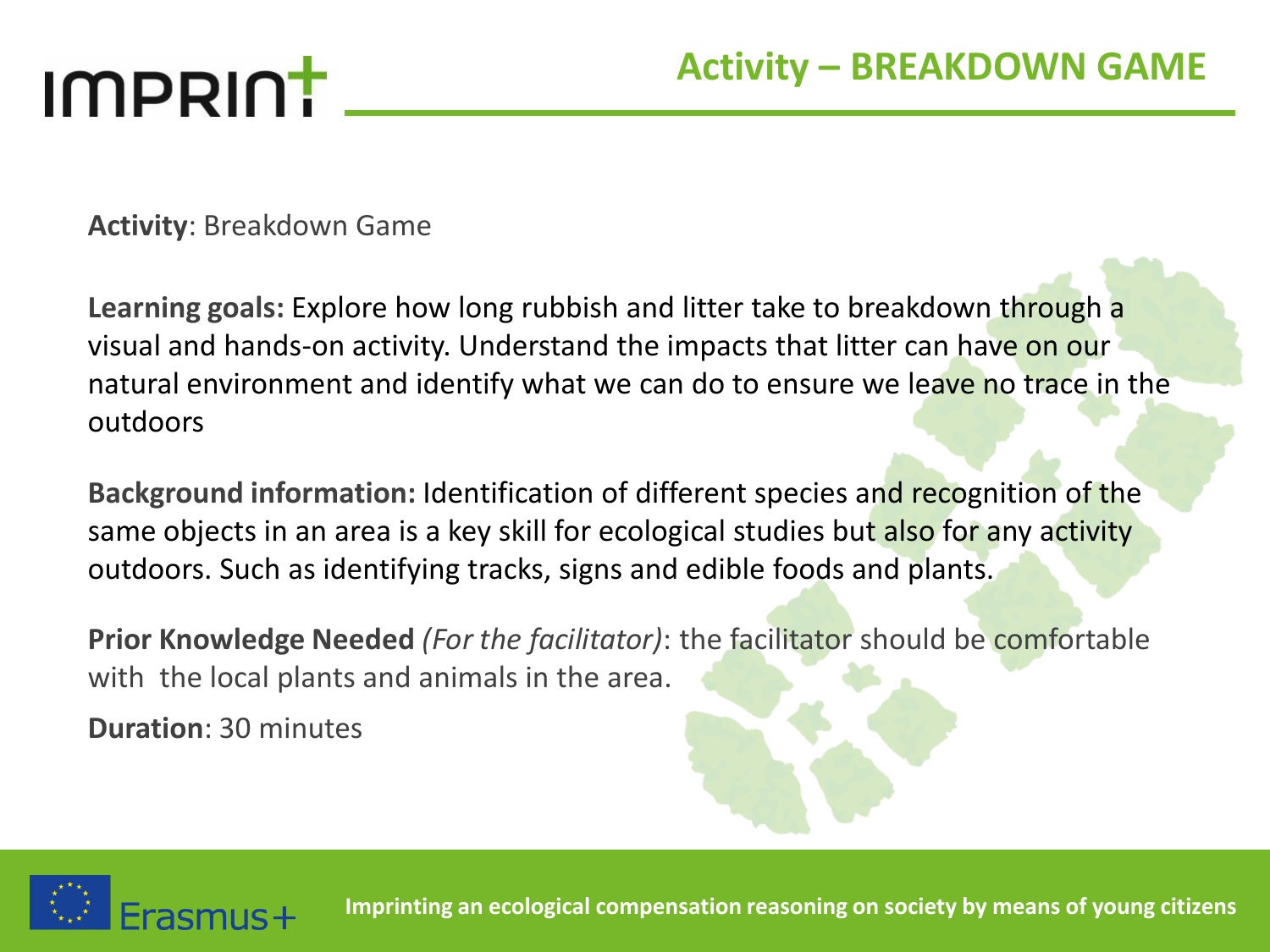# **IMPRINT**

**Room organization:** You will need an outdoor natural area to carry out this activity.

**Support material**: Pictures or real life examples of several items of rubbish or the actual items of rubbish, the list of breakdown times included below and a copy of the accompanying Breakdown Time Cards cut up individually



**Imprinting an ecological compensation reasoning on society by means of young citizens**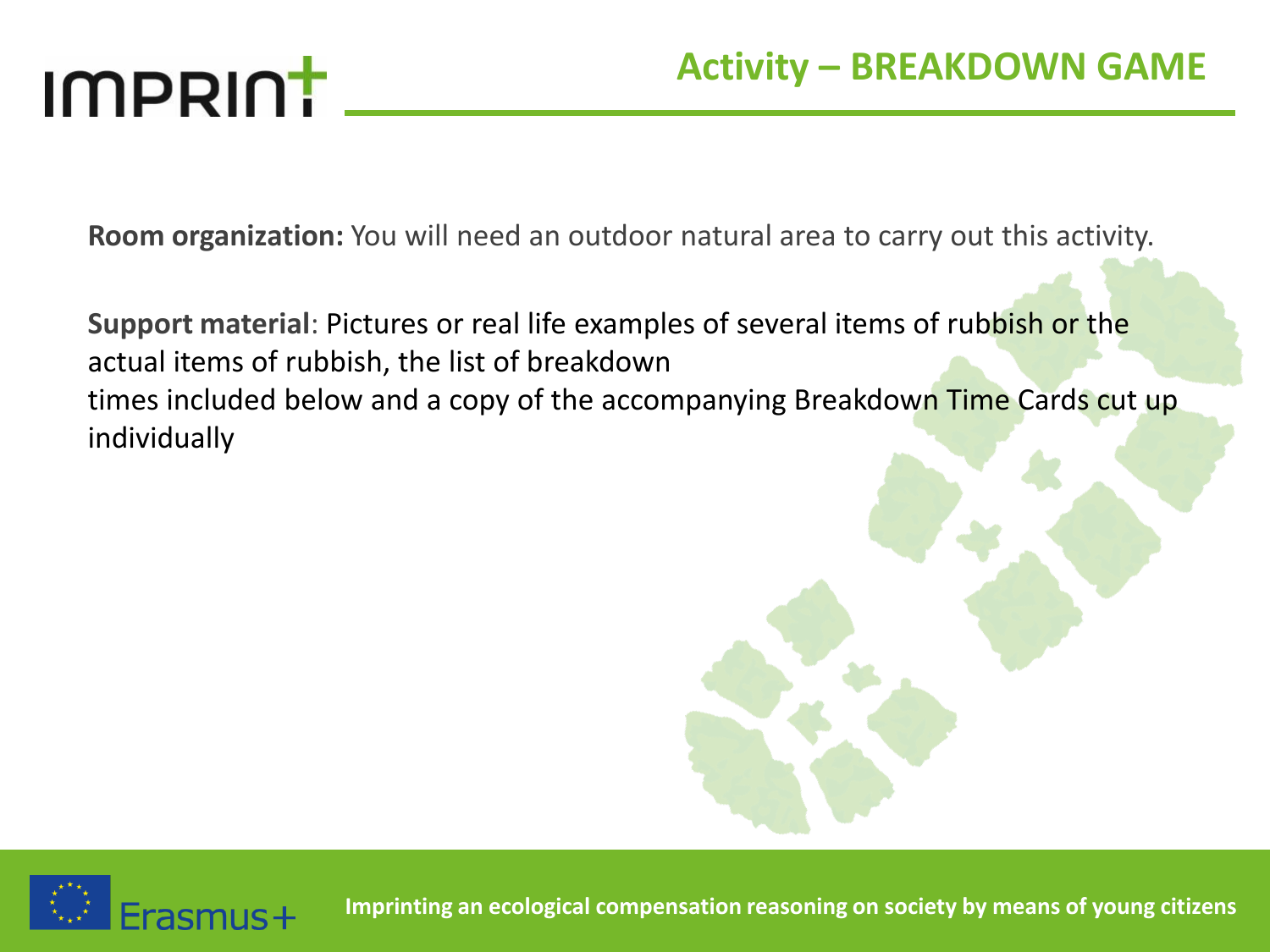## **Activity – BREAKDOWN GAME**

# IMPRINT

**Instructions:**

- 1. Discuss with the group about how litter and waste breakdown.
- 2. Spread the time cards throughout the class, either on desks or stuck to the classroom walls.
- 3. This can be carried out individually or in pairs depending on how many images or items of rubbish you have.
- 4. Give each student or pair of pupils an image or a piece of rubbish.
- 5. Ask them to walk around the class and look at all the time cards.
- 6. They need to guess how long their piece of rubbish takes to breakdown and stand beside that card.
- 7. Walk around the class and ask pupils why they chose that breakdown time. If they are incorrect tell them the actual breakdown time and ask them to go stand by the correct time card.
- 8. When they finish, it would be nice to have them line up in order from the shortest to the longest time.
- 9. Discuss as a group what they thought about the results. Were they surprised at how long some items take to breakdown? Now imagine this litter in the outdoors, what impacts could this litter have on the environment?